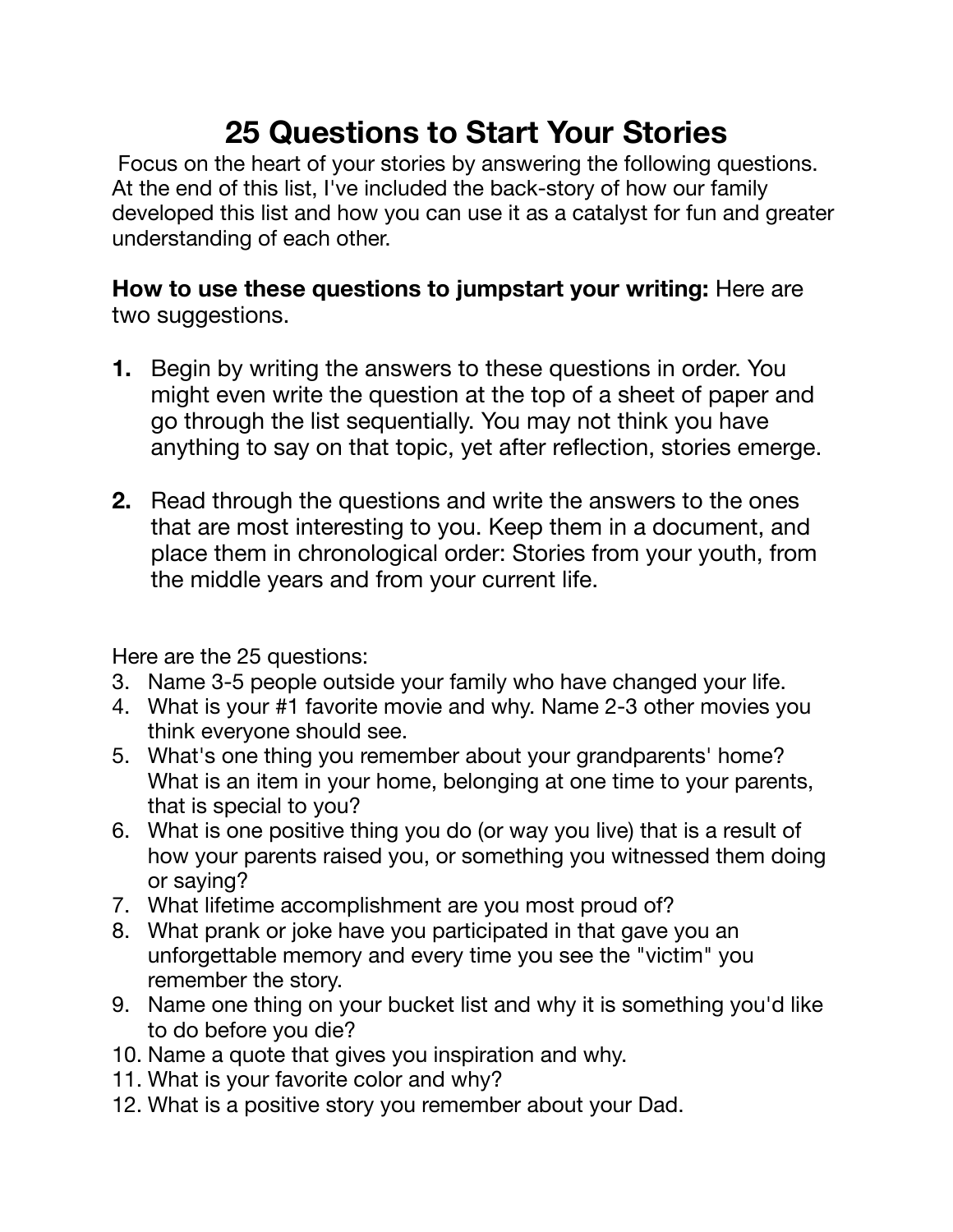- 13. What is the favorite type of music? Name one or two singers you like and tell why.
- 14. Name two of you favorite TV shows or series (past or present). Why do you like them?
- 15. List four people (alive or dead) who are not your relatives who you would invite to a special dinner party? Explain why you chose these four people.
- 16. Name 3-5 children's books you liked as a child or that you have read to children. Name 3-5 adult books that you love. Name one book everyone should read and tell why.
- 17. What is your favorite food to make at home? What is one of your favorite restaurants when you go out to eat? When eating out, what do you usually order? Which eating establishment is your least favorite? Why?
- 18. What do you look for when buying a new vehicle? Which feature could do you most like or need in the vehicle you drive?
- 19. What does your ideal retirement home look like? Name the location, style, and other amenities.
- 20. Select three foods you would eat if you could have an unlimited amount of them for the rest of your life. Explain.
- 21. Name a global event that is forged in your memory. Where were you, what were you doing? How did you feel it impacted your family and society?
- 22. If your current job/career/position at which you are currently working (or the one you retired from) wasn't an option, what kind of work would you want to do? Why?
- 23. Someone has given you \$100,000 that you need to spend on yourself in 5 days. You have no debt and you can't use this money to pay bills. You can purchase one item or many. All the money disappears after the 5 days are up. How will you spend your \$100,000?
- 24. Do you have a will and does your family know where it is? What are your desires for your last days? What are the last things you want to take care of before your death?
- 25. What is one thing you think you'll be remembered for? (If in a group where you know the others, answer this question for each other).
- 26. If you couldn't watch TV or go online for a month, how would you spend your time?
- 27. Talk about a move you made to a different house, city, state or country. Why did you move? Was it a good move or not? If you moved from that place, why did you move again?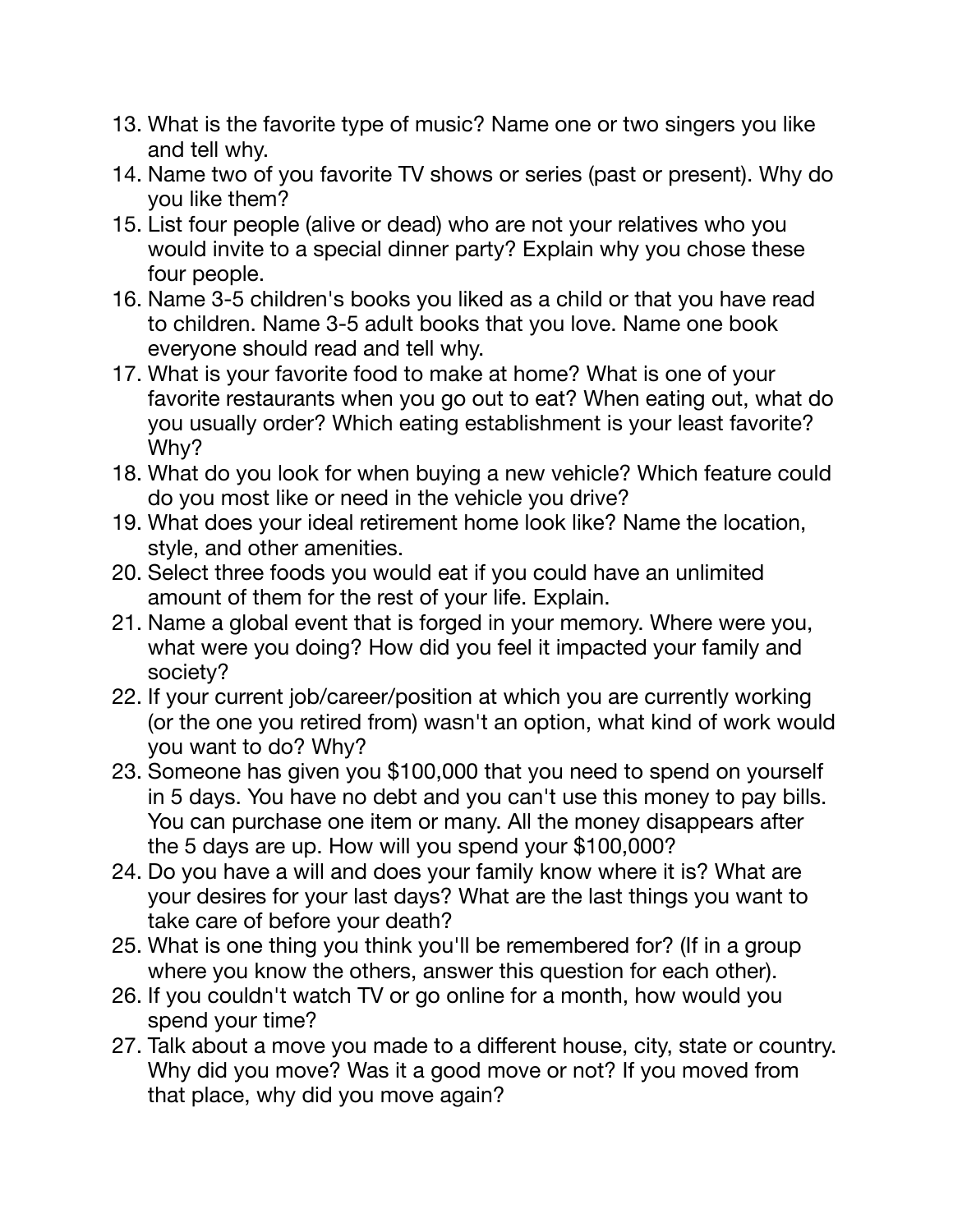**The ALICE EXTRA** - When our mom sold eggs or donated cookies for a church function, she always tucked in something extra. So in the spirit of Alice Whalen, I'm tucking in 5 extra seasonal questions.

- 1. **MOTHER'S DAY**: Name one recipe you learned to cook from Mom. One thing your mom used to say that encouraged you. Name a favorite lesson, story, or thing you learned from your Mom.
- 2. **HALLOWEEN:** What is one of the favorite costumes you have worn for Halloween? What is the most memorable costume you have ever seen? What makes it stand out in your memory?
- 3. **THANKSGIVING:** Name three foods you look forward to eating at Thanksgiving. Do you have any special memories with these foods?
- 4. **CHRISTMAS:** What Christmas gift did you *receive* in childhood that was your favorite? At any point in time, what was the favorite gift you have *given*? What is one item on your Christmas list this year.
- 5. **CHRISTMAS/HOLIDAY CELEBRATION:** What elements make for a good Christmas (Holiday) celebration for you? What traditions of your typical December celebration did you miss in 2020 because of Covid 19? Despite limitations, how will you keep the feeling of *Celebration* in your Christmas season this year?

**The Story behind these 25 questions:** It all started in March of 2020 when many of us panicked over what was about to happen to our world. I'm sure you remember. That's when the Whalen family, the eight children of L.J. and Alice Whalen (Jan, Len, Ralph, John, Mary, Karen, Ruth and Laura) plus four spouses (Ross, Ellen, Dave and Dan), started our weekly conference phone calls.

It was decided to meet virtually on Sunday evening for about an hour or so, taking turns leading the meeting. The leader was given three simple responsibilities: select a question or set of related questions for each participant to answer (sent out ahead of time makes for more thoughtful answers and more fun), announce the order of speakers, and during the meeting, call on the each person to speak.

Each family member is given approximately five minutes to tell about what's happening in their life, news about kids/grandkids and